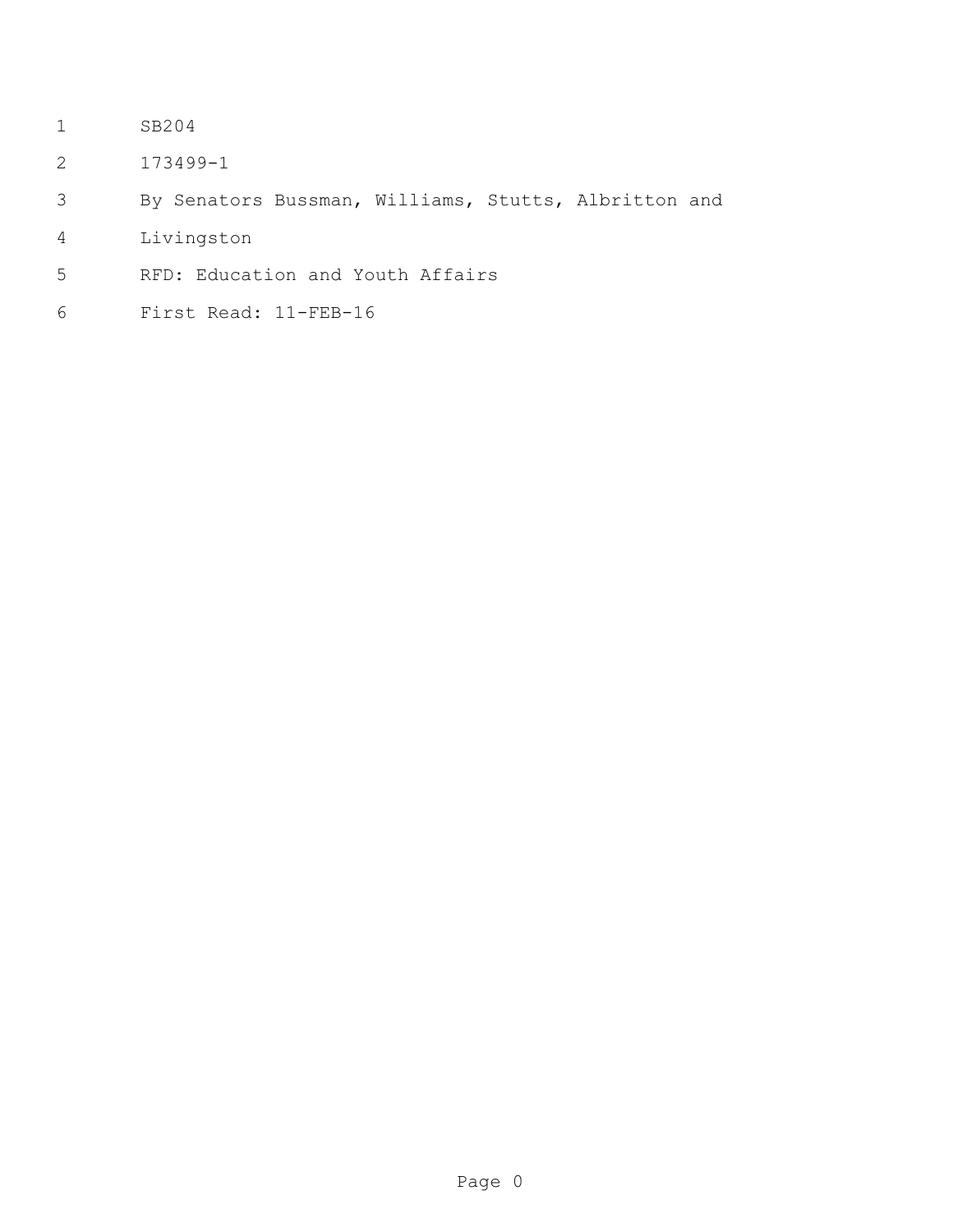173499-1:n:02/04/2016:KBH/cj LRS2016-469 SYNOPSIS: This bill would establish the Alabama Child Care Provider Inclusion Act. This bill would prohibit the state from discriminating against a child care service provider on the basis that the provider declines to provide a child care service that conflicts with 14 the religious beliefs of the provider. This bill would prohibit the state from refusing to license or renew the license of a **provider of a child care service on the basis that** 18 the provider declines to carry out an activity that conflicts with the religious beliefs of the provider. This bill would also expressly authorize civil remedies for enforcement including attorneys' fees. A BILL 26 TO BE ENTITLED 27 AN ACT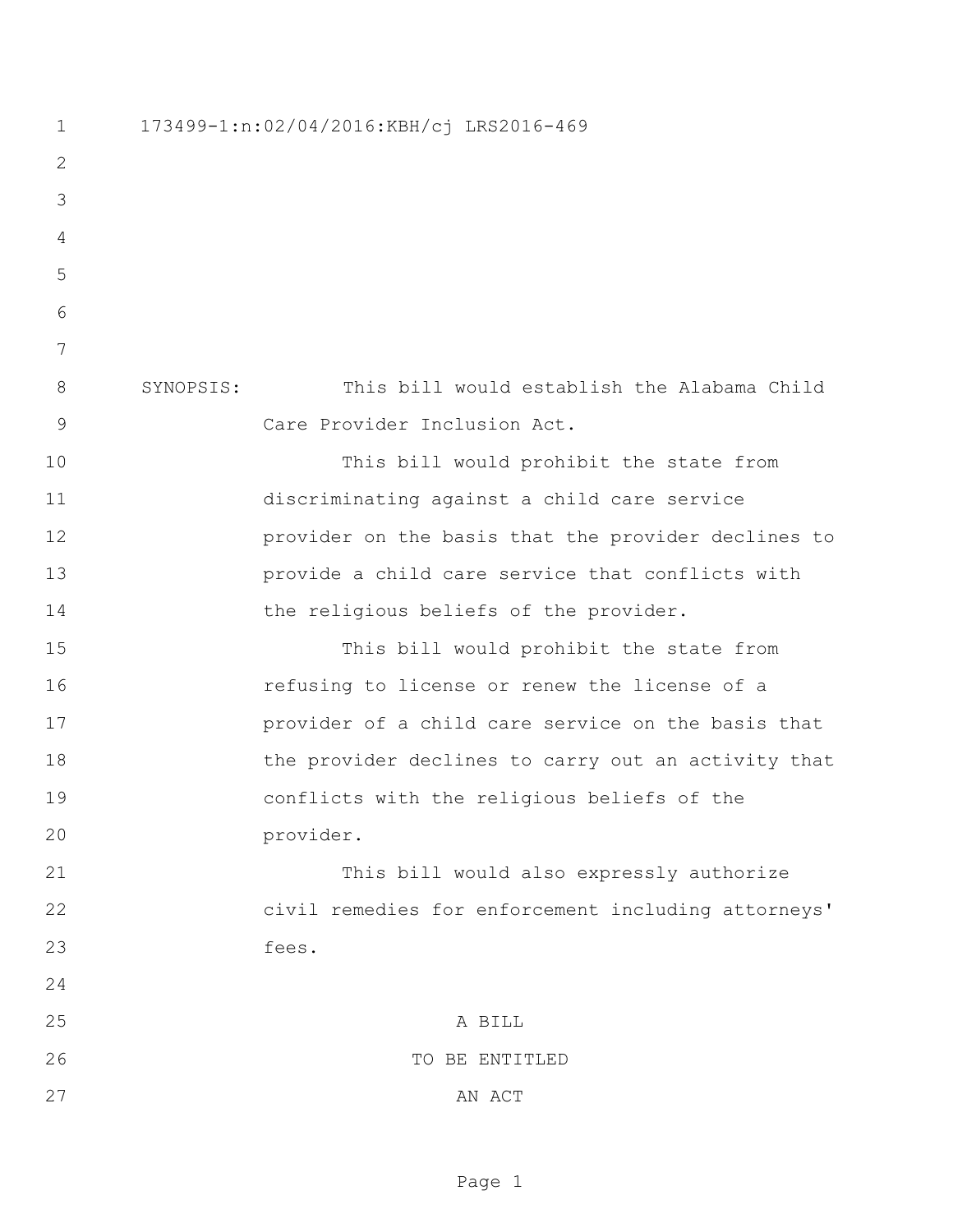To establish the Alabama Child Care Provider Inclusion Act; to prohibit the state from discriminating against or refusing to license a provider of child care services licensed by the state on the basis that the provider declines to provide a child care service or carry out an activity that conflicts with the religious beliefs of the provider; and to provide for civil remedies. BE IT ENACTED BY THE LEGISLATURE OF ALABAMA: Section 1. This act may be cited as the Alabama Child Care Provider Inclusion Act. Section 2. The Legislature finds all of the following: (1) Alabama provides state licensed child care services through various state, charitable, religious, and private organizations. (2) Religious organizations, in particular, have a lengthy and distinguished history of providing child care services that predate government involvement. (3) Religious organizations have long been and should continue to contract with and be licensed by the state to provide child care services. (4) The faith of the people of the United States has always played a vital role in efforts to serve the most vulnerable and this act seeks to ensure that people of any faith, or no faith at all, are free to serve children and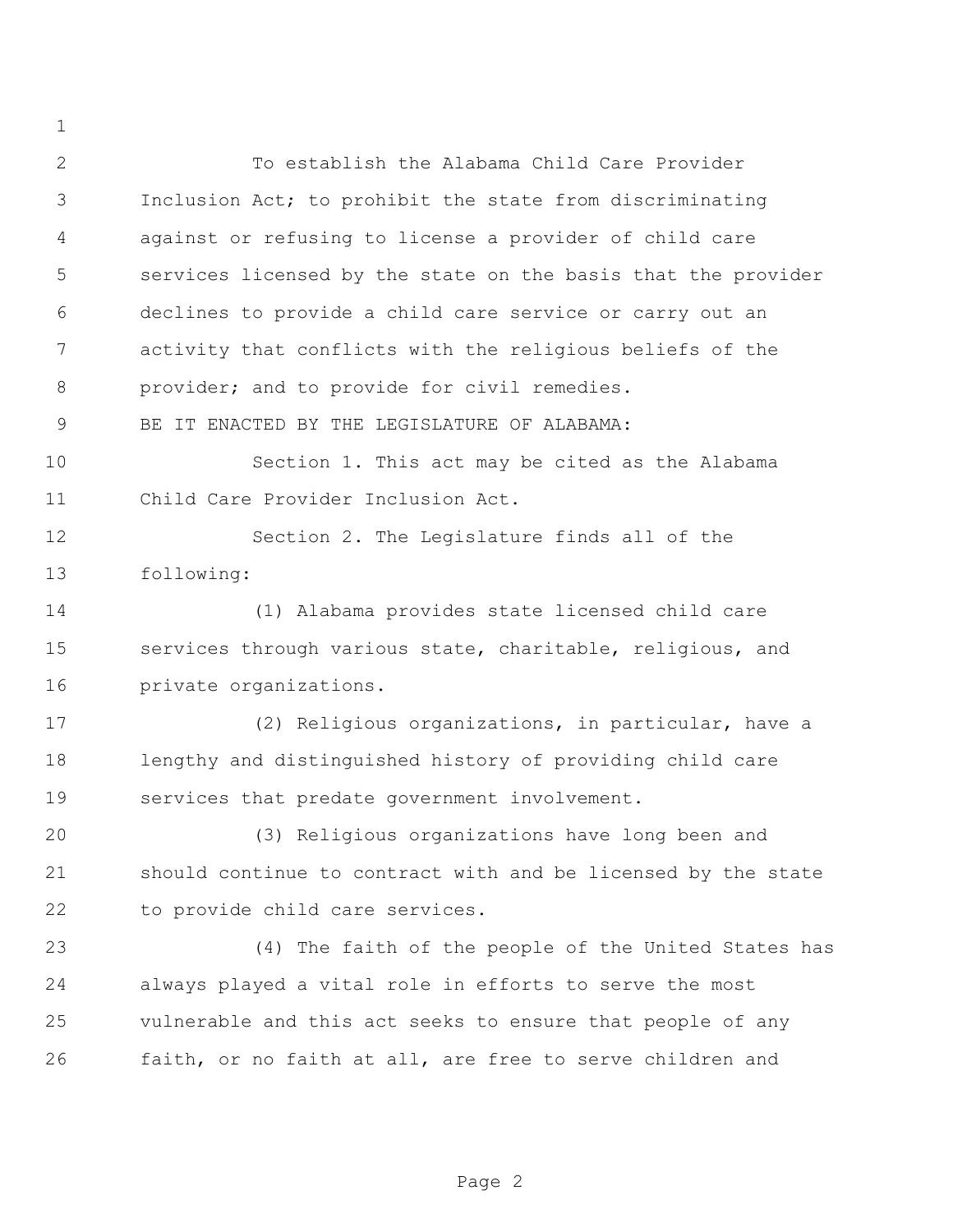families who are in need in ways consistent with the communities that first inspired their service.

 (5) Religious organizations display particular excellence when providing child care services.

 (6) Religious organizations cannot provide certain child care services, such as foster care placements and adoption, without receiving a state contract or license.

 (7) Child care service providers, both individuals and organizations, have the inherent, fundamental, and inalienable right to free exercise of religion protected by 11 the First Amendment to the United States Constitution.

 (8) The Alabama Religious Freedom Amendment, Amendment 622 to the Constitution of Alabama of 1901, now appearing as Section 3.01 of the Official Recompilation of the Constitution of Alabama of 1901, as amended, protects the free exercise of religion rights of Alabama citizens by prohibiting the government from burdening the freedom of religion of a person unless the burden is in furtherance of a compelling governmental interest and is done in the least restrictive means.

 (9) The right to free exercise of religion for child care service providers includes the freedom to refrain from conduct that conflicts with their sincerely held religious beliefs.

 (10) Children and families benefit greatly from the child care services provided by religious organizations.

Page 3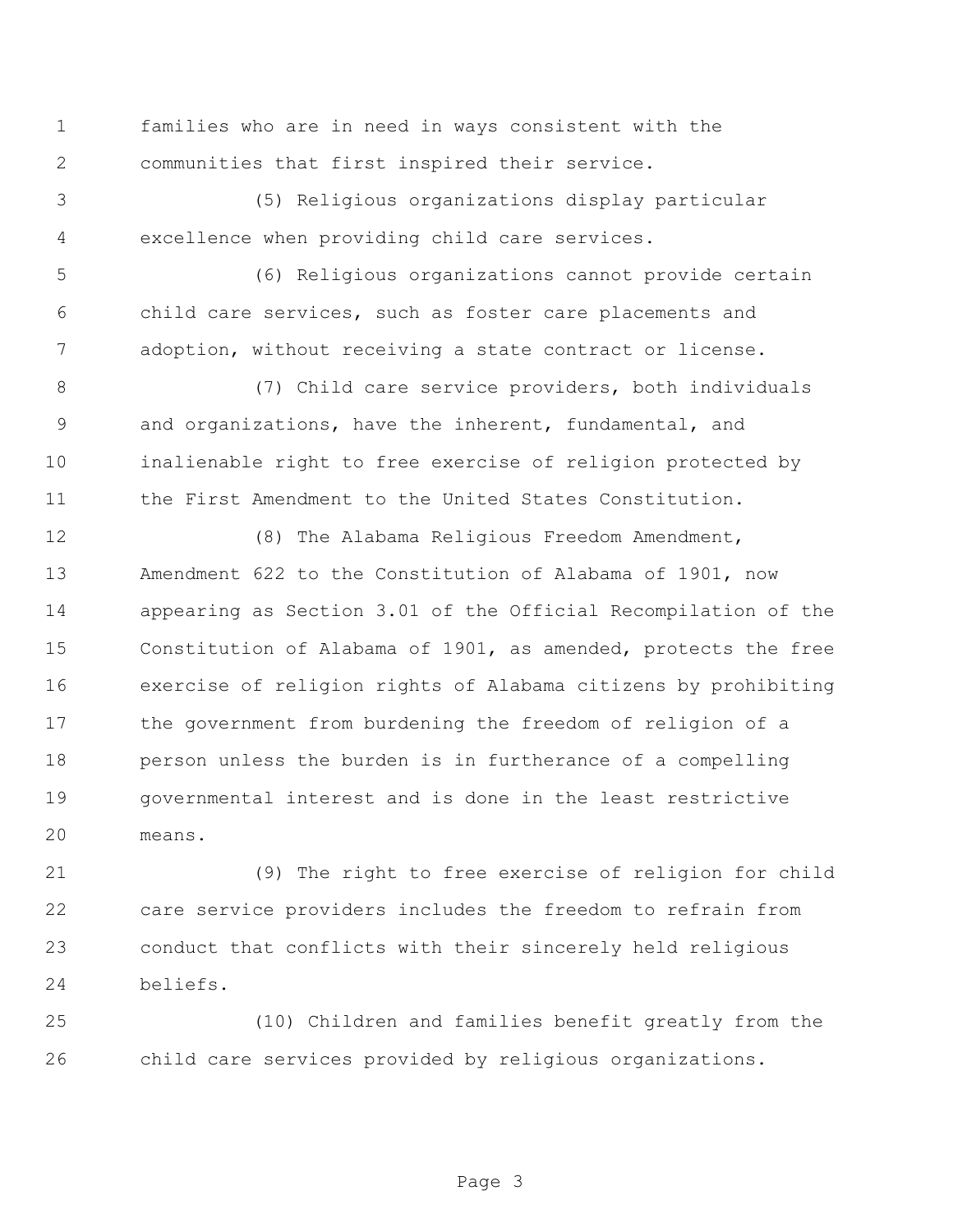(11) Ensuring that religious organizations can continue to provide child care services will benefit the children and families that receive those services.

 (12) The state provides licensed child care services through individual child care service providers with varying religious beliefs.

 (13) Many individual child care service providers maintain sincerely held religious beliefs that relate to their work and the providers should not be forced to choose between their livelihood and adherence to those beliefs or convictions.

 (14) Because state and private entities provide child care services through many entities, each with varying religious beliefs or no religious beliefs, the religiously compelled inability of the entities to provide certain services will not prevent any particular individual from alternative equal access to child care services.

 (15) There is no compelling reason to require a child care service provider to violate its sincerely held religious beliefs in providing any service, since alternative access to the services is equally available.

 (16) This act implements remedial measures that are congruent and proportional to protecting the constitutional rights of child care service providers guaranteed under the First, Fifth, and Fourteenth Amendments to the United States Constitution.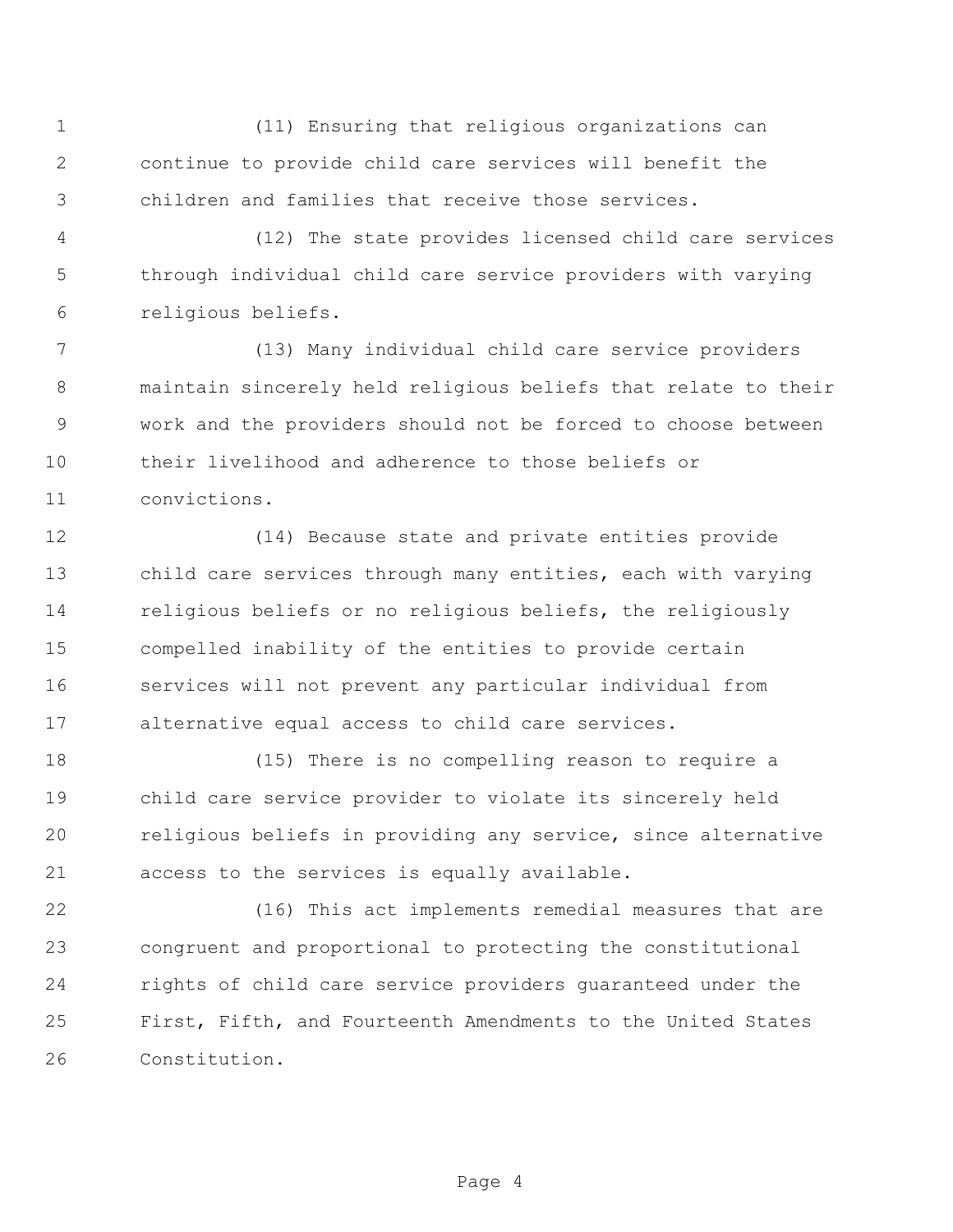(17) This act is not intended to limit or deny the eligibility of any individual to adopt a child or participate in foster care.

 Section 3. For the purposes of this act, the following terms shall have the following meanings:

 (1) ADVERSE ACTION. With respect to a child care service provider, any action that materially alters the terms or conditions of a contract or license of the provider under a state program, including any of the following:

- **a.** Refusing to enter into a contract.
- 11 b. Refusing to renew a contract.
- 12 c. Canceling a contract.
- d. Taking an enforcement action against the entity.
- e. Refusing to issue a license.
- **f.** Refusing to renew a license.
- **g.** Canceling a license.

 (2) CHILD CARE PROGRAM. A program under the Alabama Child Care Act of 1971, Chapter 7, Title 38, Code of Alabama 1975.

 (3) CHILD CARE SERVICE PROVIDER or PROVIDER. An organization, corporation, group, entity, or individual that provides, seeks to provide, or applies for or receives a license or contract for an institution, agency, center, home, or facility as defined in the Alabama Child Care Act of 1971, Chapter 7, Title 38, Code of Alabama 1975.

 (4) CHILD CARE SERVICE. A social service provided to, or on behalf of, a child, including assisting abused,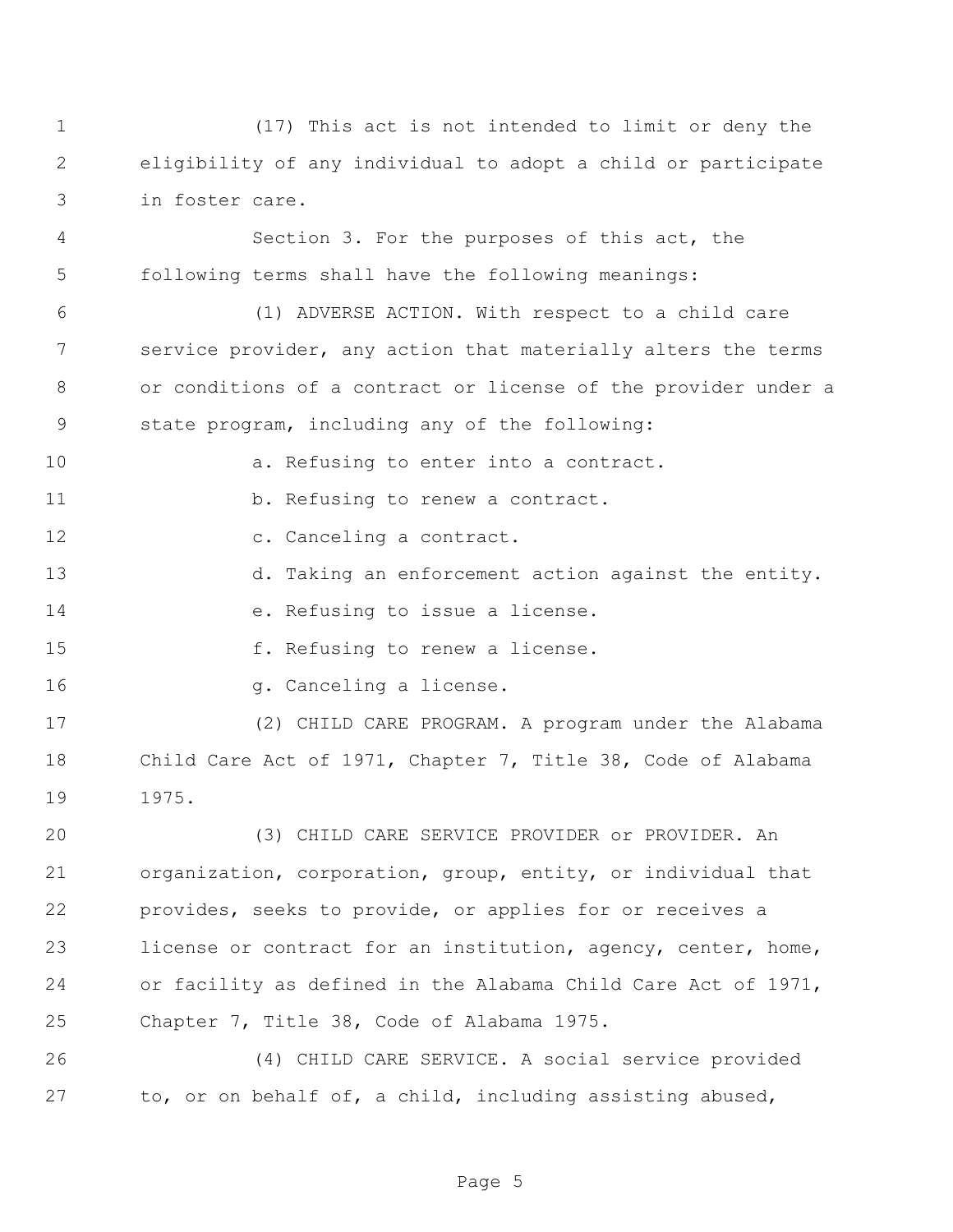neglected, or troubled children, counseling children or parents, promoting foster parenting, providing foster homes or temporary group shelters for children, recruiting foster parents, placing children in foster homes, licensing foster homes, promoting adoption, recruiting adoptive parents, assisting adoptions, supporting adoptive families, assisting kinship guardianships, assisting kinship caregivers, providing family preservation services, providing family support services, providing time limited family reunification service, and any other activity or service pursuant to the Alabama Child Care Act of 1971, Chapter 7, Title 38, Code of Alabama 1975.

 Section 4. The purposes of this act are as follows: (1) To prohibit governmental entities from

 discriminating or taking an adverse action against a child care service provider on the basis that the provider declines 17 to provide a child care service that conflicts, or under circumstances that conflict, with the sincerely held religious beliefs of the provider.

 (2) To protect the exercise of religion of child care service providers and to ensure that governmental entities will not be able to force those providers, either directly or indirectly, to discontinue all or some of their child care services because they decline to provide a child care service that conflicts, or under circumstances that conflict, with their sincerely held religious beliefs.